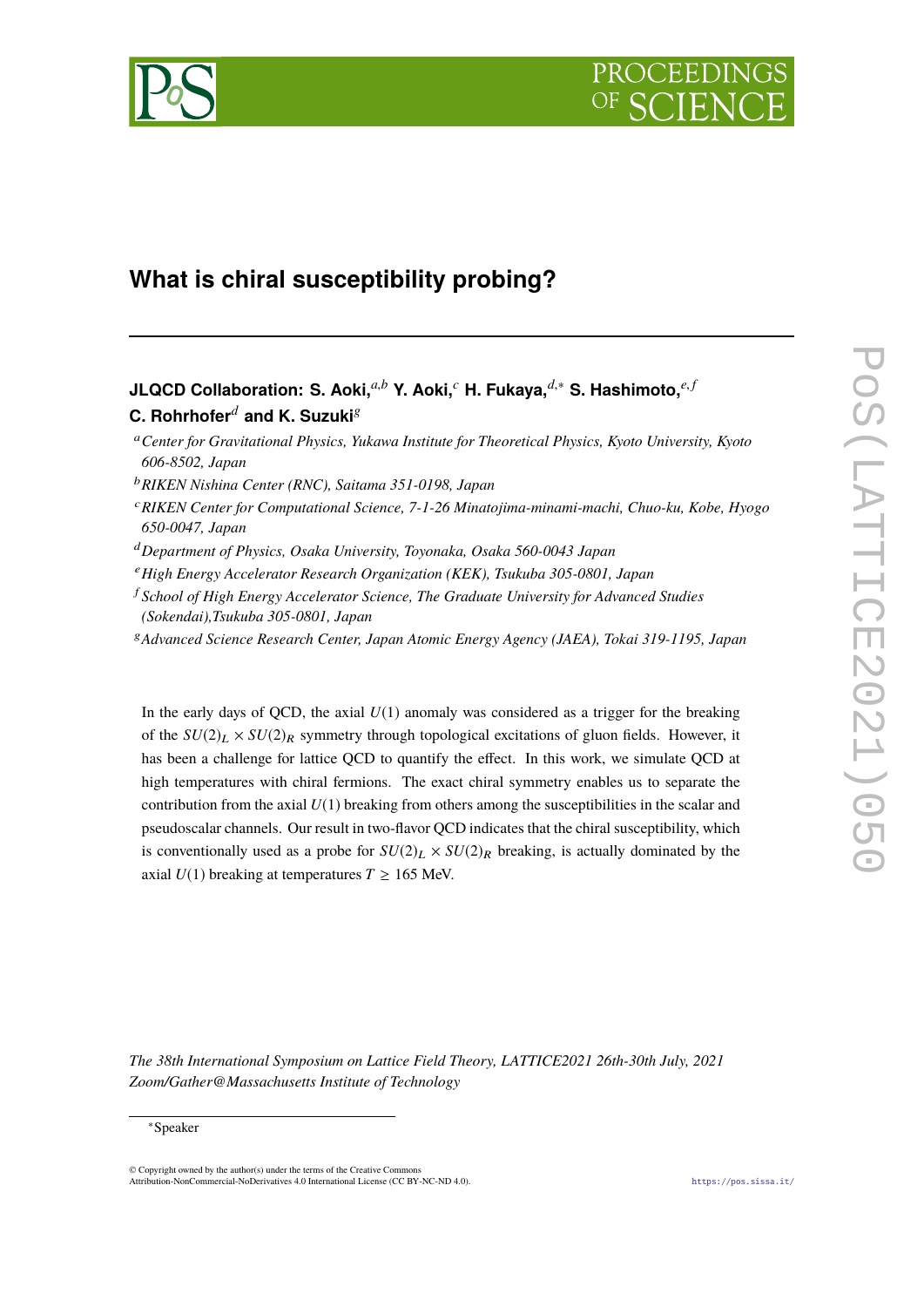#### **1. Introduction**

It is widely believed that in the early universe around  $10 \mu s$  after the Big-Bang, at a temperature around 150 MeV, there has been a phase transition where the quarks and gluons in the plasma got confined. It is also believed that the  $SU(2)_L \times SU(2)_R$  chiral symmetry was spontaneously broken at the same temperature. The signal of the so-called chiral phase transition should be detected by the expectation value of the quark condensate, which is zero at temperatures higher than the critical value  $T_c$ , while it becomes non-zero at lower temperatures. Simulating lattice QCD, the temperature and quark mass dependences of the chiral condensate or its susceptibility have been intensively studied [\[1](#page-6-0)[–9\]](#page-7-0).

In this work, we focus on a fact that the chiral condensate breaks not only  $SU(2)_L \times SU(2)_R$  but also the axial  $U(1)$  symmetry (or  $U(1)_A$  in short). Since the  $U(1)_A$  symmetry is explicitly broken by anomaly, which is true in any energy scale or temperature, one may consider that the temperature and quark mass dependences of the  $U(1)_A$  anomaly should be milder than that of  $SU(2)_L \times SU(2)_R$ and there should be little effect on the phase transition from it.

In the early days of QCD, however, they tried to explain the spontaneous chiral symmetry breaking by the enhancement of the  $U(1)_A$  anomaly through the instanton effects. For example, in Ref. [\[10\]](#page-7-1), Callan, Dashen and Gross proposed a scenario in which the chiral condensate is triggered by the four fermion interaction induced by instantons (see also [\[11\]](#page-7-2)). If this scenario as well as its inverse are true, the  $SU(2)_L \times SU(2)_R$  symmetry is recovered at the critical temperature  $T_c$  as a consequence of disappearance of the  $U(1)_A$  anomaly and instantons. It should also be noted that the disappearance of the  $U(1)_A$  anomaly would affect the universal property of the chiral phase transiton [\[12\]](#page-7-3).

It has been a challenge to examine the above two scenarios in QCD. On the analytic side, the semi-classical treatment of the QCD instantons is not good enough to describe the low energy dynamics of QCD. On the numerical side, in the conventional fermion formulation in lattice QCD, both of the  $SU(2)_L \times SU(2)_R$  and  $U(1)_A$  are explicitly broken, and therefore, it is difficult to disentangle the signals of their breaking/restoration and their lattice artifacts. Moreover, in our previous studies [\[13–](#page-7-4)[15\]](#page-7-5), we found that in the physical quantities related to the  $U(1)_A$  the lattice artifact is enhanced at high temperatures, which makes the issue hard even with Möbius domain-wall fermions.

In this work, we study the chiral susceptibility in two-flavor QCD with overlap fermions [\[16\]](#page-7-6). The exact chiral symmetry with the Ginsparg-Wilson relation, enables us to separate the  $U(1)_A$ (in particular topological) effect from others in a theoretically clean way. Our analysis shows that the signal of chiral susceptibility is dominated by the  $U(1)_A$  breaking effect rather than that of  $SU(2)_L \times SU(2)_R$  at high temperatures. This result supports the scenario proposed in [\[10,](#page-7-1) [11\]](#page-7-2). The analysis at  $T \geq 190$  MeV was already reported in our paper [\[17\]](#page-7-7). In this report, we add preliminary data at  $T = 165$  MeV, which is near the pseudo critical temperature at the physical quark masses.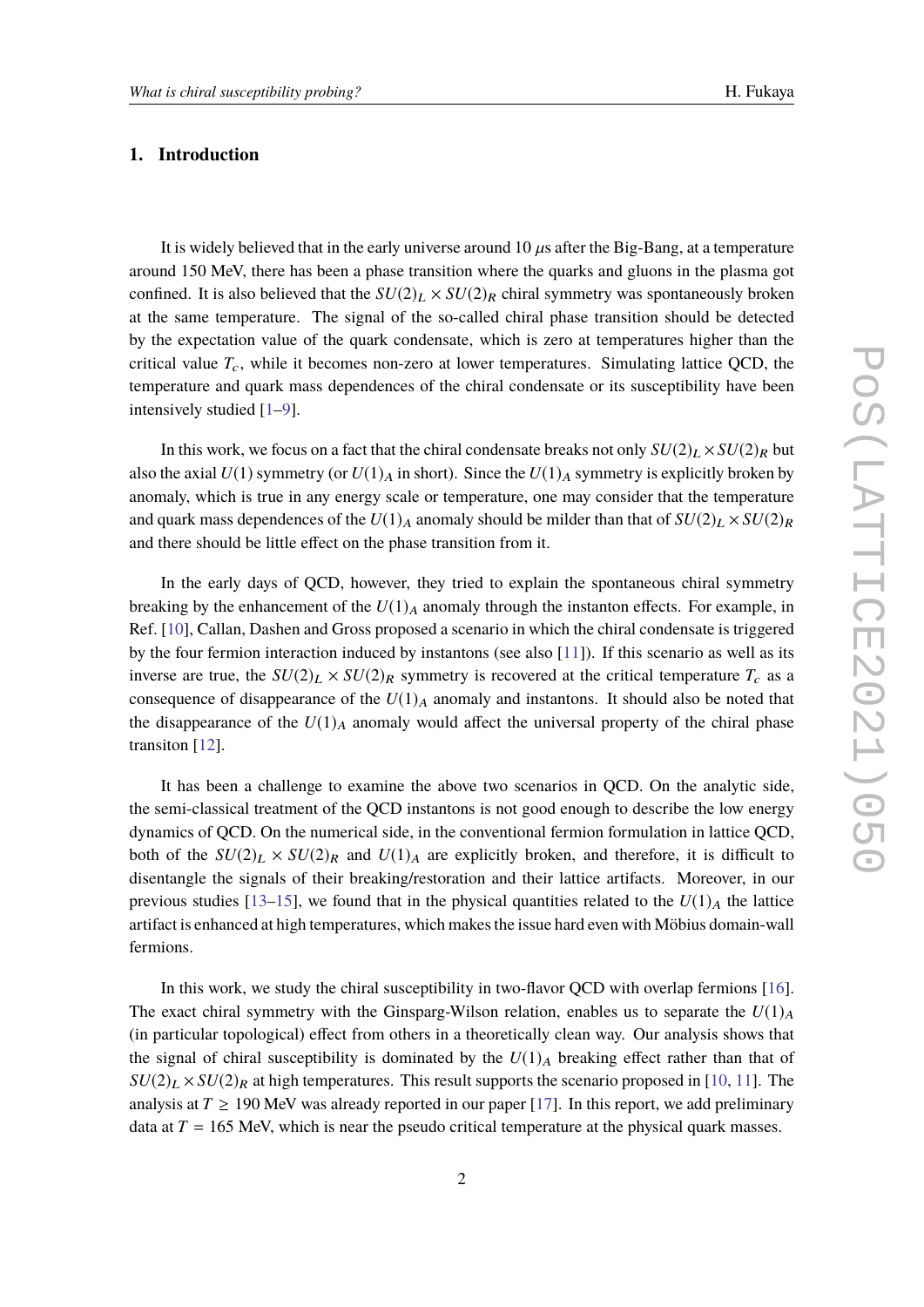#### **2.** Chiral susceptibility and the  $U(1)<sub>A</sub>$  breaking contribution

The  $N_f$ -flavor QCD partition function of the quark mass *m* and temperature *T* is given by a path integral

$$
Z(m,T) = \int [dA] \det(D(A) + m)^{N_f} e^{-S_G(A,T)},
$$
\n(1)

over the gluon field *A*, where the Dirac operator on quarks is denoted by *D*(*A*) and the gluon action at temperature *T* is by  $S_G(A, T)$ . The chiral condensate and susceptibilty are given by its first and second derivatives,

$$
\Sigma(m,T) = \frac{1}{N_f V} \frac{\partial}{\partial m} \ln Z(m,T) \quad \text{and} \quad \chi(m,T) = \frac{1}{N_f V} \frac{\partial^2}{\partial m^2} \ln Z(m,T), \tag{2}
$$

respectively. Here and in the following, we set  $N_f = 2$  and neglect the strange and heavier quarks.

A schematic picture for their *T* and *m* dependences are shown in Fig. [1.](#page-3-0) As presented in the top-left panel, the chiral condensate at  $m = 0$  vanishes at a critical temperature  $T_c$ , while the *T* dependence gives a milder crossover for the massive quarks<sup>[1](#page-2-0)</sup>. Then the chiral extrapolation at fixed temperatures should behave like the colored curves in the top-right panel. For  $T < T_c$  the condensate converges to nonzero values, while it shows a sharp drop near the chiral limit when  $T > T_c$ . The drops of the chiral condensate should be reflected as peaks of the chiral susceptibility, as shown in the bottom-right panel. This peak is the sharpest and highest at  $T = T_c$  and becomes broader and lower, gradually moving to the right as *m* increases.

Since the fermion determinant is formally given by a product of eigemvalues of the Dirac operator,  $\det(D(A) + m) = \prod_{\lambda} (i\lambda(A) + m)$ , the chiral condensate can be expressed by a summation over the eigenvalues,

$$
\Sigma(m,T) = \frac{1}{V} \left\langle \sum_{\lambda} \frac{1}{i\lambda(A) + m} \right\rangle.
$$
 (3)

The chiral susceptibility  $\chi(m, T) = \chi^{\text{con.}}(m, T) + \chi^{\text{dis.}}(m, T)$  consists of the connected part  $\chi^{\text{con.}}(m, T)$ , which is a derivative of the chiral condensate with respect to the valence quark mass, and the disconnected part  $\chi^{\text{dis.}}(m, T)$ , which is with respect to the sea quark mass. These observables are given<br>by the significant part is and inconsitive to the reafile of the significant by the eigenvalues only, and insensitive to the profile of the eigenfunctions.

From the Ward-Takahashi identity (WTI) of the  $SU(2)_L \times SU(2)_R$  symmetry and the anomalous WTI of the  $U(1)_A$ , we can relate the chiral susceptibility to scalar and pseudoscalar susceptibilities,  $\sum_{x} \langle S^{i}(x)S^{i}(0) \rangle$  and  $\sum_{x} \langle P^{i}(x)P^{i}(0) \rangle$ , where the superscript *i* = *a* for the triplet and *i* = 0 for the singlet, as well as the topological susceptibility  $\chi_{\text{top.}}(m, T)$  [\[18](#page-7-8)[–20\]](#page-8-0). We can also show that only the connected part contains a constant quadratic UV divergence, which is the same as the one contained in  $\Sigma(m, T)/m$ . Therefore, we define the subtracted condensate by

$$
\frac{\Sigma_{\text{sub.}}(m,T)}{m} \equiv \left[ \frac{\Sigma(m,T)}{m} - \frac{\langle |Q(A)| \rangle}{m^2 V} \right] - \left[ \frac{\Sigma(m_{\text{ref}},T)}{m_{\text{ref}}} - \frac{\langle |Q(A)| \rangle |_{m=m_{\text{ref}}}}{m_{\text{ref}}^2 V} \right],\tag{4}
$$

<span id="page-2-0"></span><sup>&</sup>lt;sup>[1](#page-3-0)</sup> In Fig. 1 the second or higher order phase transition is assumed. Even when the transition is the first order, the finite volume effect on the lattice would smooth the transition and the qualitative behavior of  $\chi(m, T)$  would not change very much.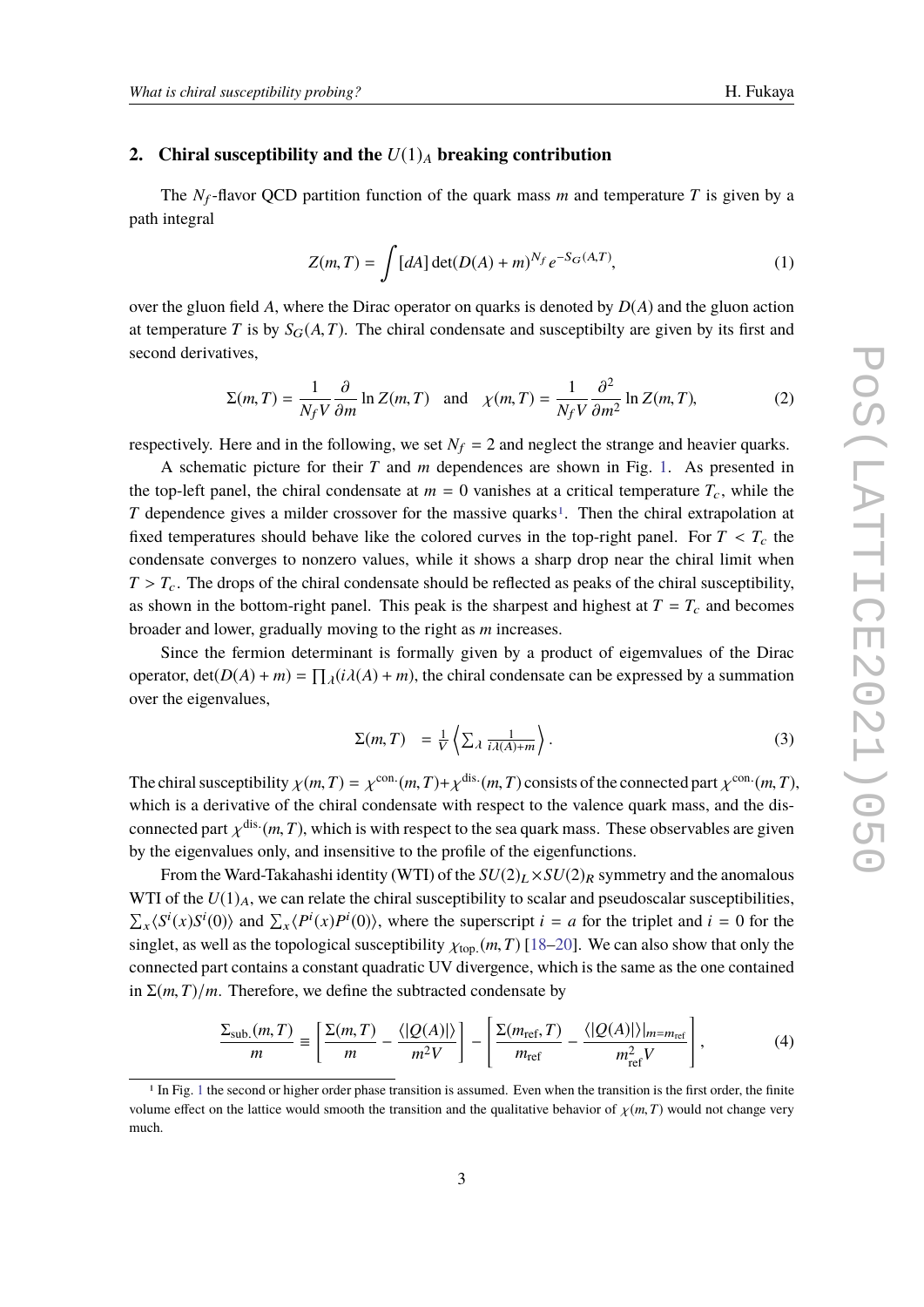<span id="page-3-0"></span>

**Figure 1:** Schematic picture of the chiral condensate (top panels) and susceitpibility (bottom). The temperature *T* dependence (left panels) and and that on the quark mass *m* (right) at fixed temperatures marked by colored symbols are shown.

with a reference mass  $m_{\text{ref}}$ . Here possible chiral zero mode's effect is also subtracted by introducing the term with the topological charge  $Q(A)$ , which is irrelevant to the UV divergence.

Specifically the subtracted connected chiral susceptibility is decomposed as

$$
\chi_{\text{sub.}}^{\text{con.}}(m, T) = -\Delta_{U(1)}(m, T) + \frac{\langle |Q(A)| \rangle}{m^2 V} + \frac{\Sigma_{\text{sub.}}(m, T)}{m},
$$
\n
$$
U(1)_A \text{ breaking} \qquad \text{mixed}
$$
\n(5)

and the disconnected susceptibility is

$$
\chi^{\text{dis.}}(m, T) = \frac{N_f}{m^2} \chi_{\text{top.}}(m, T) + \underbrace{\Delta_{SU(2)}^{(1)}(m, T) - \Delta_{SU(2)}^{(2)}(m, T)}_{U(1)_A \text{ breaking}},
$$
(6)

where  $\Delta_{U(1)}(m, T)$  is the so-called  $U(1)_A$  susceptibility:

$$
\Delta_{U(1)}(m,T) \equiv \sum_{x} \langle P^a(x)P^a(0) - S^a(x)S^a(0) \rangle, \tag{7}
$$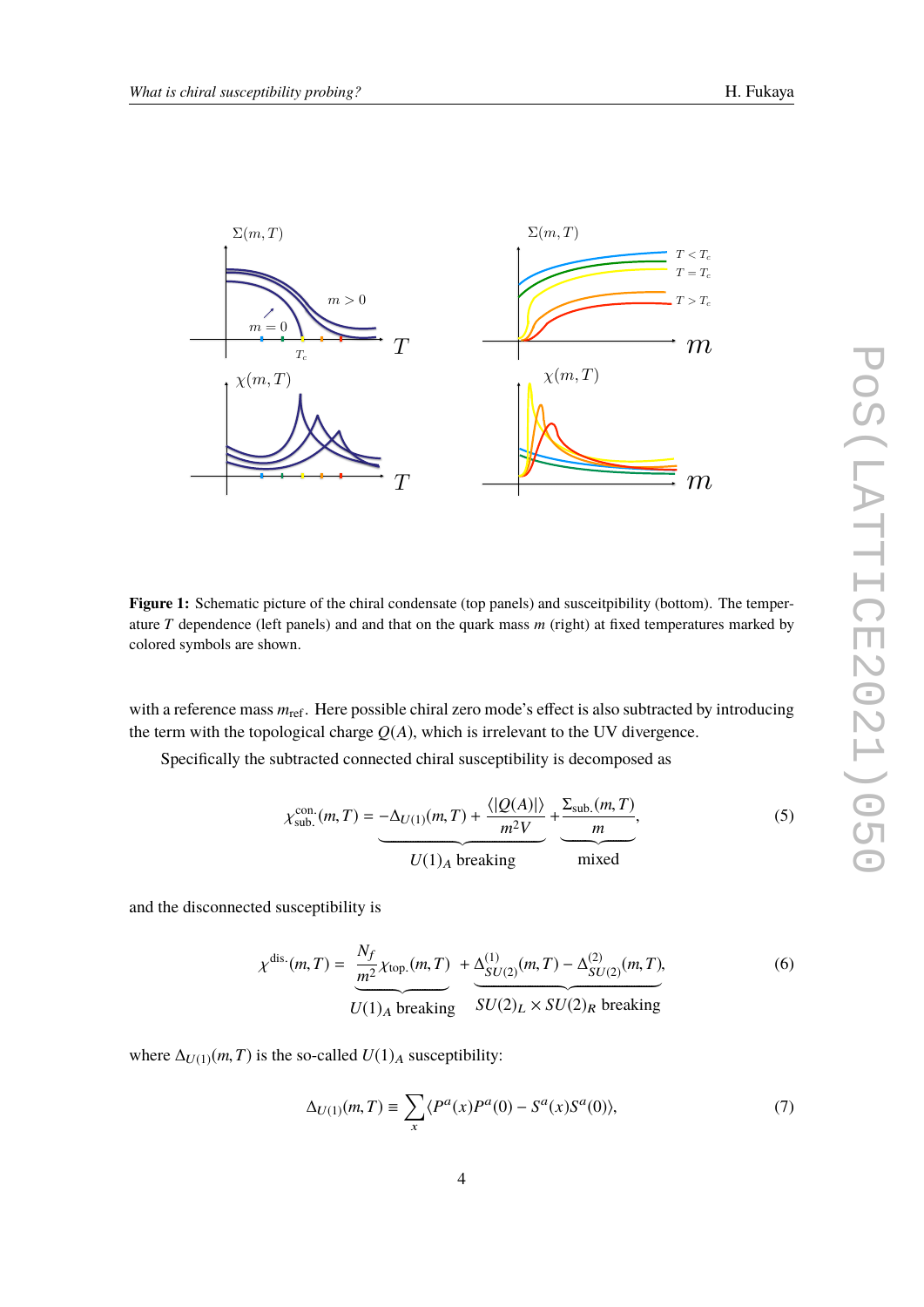and  $\Delta_{\rm\bf\scriptscriptstyle VI}^{(1)}$  $\frac{(1)}{SU(2)}(m, T)$  and  $\Delta_{SL}^{(2)}$  $\frac{S(U)}{SU(2)}(m, T)$  measure  $SU(2)_L \times SU(2)_R$  breakings,

$$
\Delta_{SU(2)}^{(1)}(m,T) \equiv \sum_{x} \langle S^{0}(x)S^{0}(0) - P^{a}(x)P^{a}(0) \rangle, \tag{8}
$$

$$
\Delta_{SU(2)}^{(2)}(m,T) \equiv \sum_{x} \langle S^{a}(x)S^{a}(0) - P^{0}(x)P^{0}(0) \rangle. \tag{9}
$$

Now our goal is to quantify how much the  $U(1)_A$  breaking contributions

$$
\chi_A^{\text{con.}}(m,T) = -\Delta_{U(1)}(m,T) + \frac{\langle |Q(A)| \rangle}{m^2 V} \quad \text{and} \quad \chi_A^{\text{dis.}}(m,T) = \frac{N_f}{m^2} \chi_{\text{top.}}(m,T) \tag{10}
$$

dominate the signals.

So far we have used the continuum notation for the observables. The lattice formulas are given using the eigenvalue  $\lambda_m$  of the massive overlap Dirac operator  $H_m = \gamma_5[(1-m)D_{ov} + m]$ :

$$
\Delta_{U(1)}(m,T) = \frac{1}{V(1-m^2)^2} \left( \sum_{\lambda_m} \frac{2m^2(1-\lambda_m^2)^2}{\lambda_m^4} \right),\tag{11}
$$

$$
\Sigma(m,T) = \frac{1}{V(1-m^2)} \left\{ \sum_{\lambda_m} \frac{m(1-\lambda_m^2)}{\lambda_m^2} \right\},\tag{12}
$$

$$
\chi^{\text{dis.}}(m, T) = \frac{N_f}{V} \left[ \frac{1}{(1 - m^2)^2} \left( \left( \sum_{\lambda_m} \frac{m(1 - \lambda_m^2)}{\lambda_m^2} \right)^2 \right) - |\Sigma(m, T)|^2 V^2 \right].
$$
 (13)

We emphasize that the exact chiral symmetry through the Ginsparg-Wilson relation is essential in this spectral decomposition and the theoretically clean and unambiguous separation of the  $U(1)_A$ breaking effect.

### **3. Lattice simulations**

We simulate  $N_f = 2$  lattice QCD with a lattice spacing  $a = 0.075$  fm. We employ the Symanzik gauge action and Möbius domain-wall fermion [\[21\]](#page-8-1) with the residual mass *m*res ∼ 1 MeV for the configuration generations. Since the physical observables related to the  $U(1)_A$  anomaly at high temperatures are sensitive to the lattice artifacts, we reweight the configuration by the overlap fermion determinant. The quark mass covers 3–30 MeV, where the lowest value is below the physical point ~ 4 MeV. The simulated temperatures<sup>[2](#page-4-0)</sup> are 165, 195, 220, 260, and 330 MeV, which is tuned by the temporal size of the lattice  $L_t$  =8–16. At  $T = 220$  MeV, we simulate 4 different volume size lattices with  $L = 1.8-3.6$  fm to estimate the finite size systematics.

In the spectral decomposition of the chiral susceptibility, we need to truncate the summation over the eigenvalues. In this work, we cutoff the summation at 30–40-th lowest modes, which corresponds to 150–300 MeV. For  $T \le 260$  MeV, we find a good saturation and consistency with direct inversion of Möbius domain-wall Dirac operator, but at  $T = 330$  MeV, the convergence is marginal and we use the direct inversion.

<span id="page-4-0"></span><sup>2</sup> The results at *T* ∼ 165 MeV are preliminary.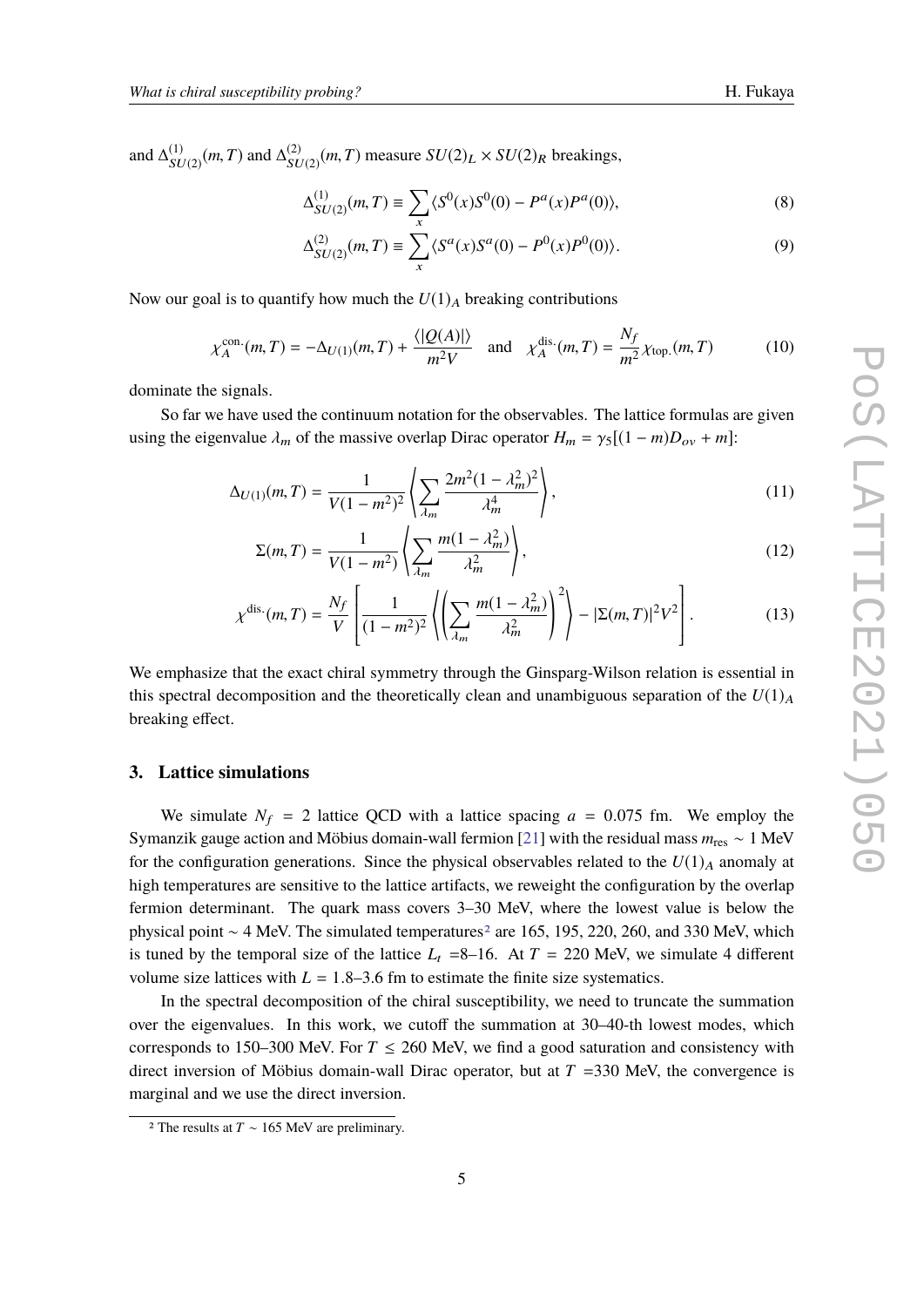In Fig. [2,](#page-5-0) the (subtracted) connected susceptibility at  $T = 220$  MeV is plotted as a function of the quark mass in the left panel and that for the disconnected part at the same temperature is shown in the right panel. Compared to the total contribution in open mazenta squares, the axial  $U(1)$ anomaly part in black filled squares are dominant. To be specific, the connected part is dominated by axial *U*(1) susceptibility and disconnected one is governed by the topological susceptibiliy. The data are obtained on 3 different volume lattices and they are all consistent.

The dominance by the  $U(1)$  breaking is seen at 5 simulated temperatures above  $T_c$ , which is presented in Fig. [3.](#page-5-0) Here the data at 165 MeV are still preliminary, while others are given in Ref. [\[17\]](#page-7-7). Here the colored open symbols are our data for the chiral susceptibility while the black filled ones are the axial *U*(1) breaking part. In fact, ∼ 90% of signals comes from the axial *U*(1) breaking. It is interesting to note that the behavior of the peaks, which is highest at  $T = 165$  MeV and getting lower, shifting to the higher quark mass point with  $T$ , is consistent with a naive picture presented in the introduction. We also remark that the chiral limit of the axial *U*(1) breaking is strongly suppressed.

<span id="page-5-0"></span>

**Figure 2:** The connected (left panel) and disconnected (right) susceptibilities at  $T = 220$  MeV are plotted as a function of the quark mass. Compared to the total contribution in open mazenta squares, the axial *U*(1) anomaly part in black filled squares are dominant. No sizable volume effect is seen.



**Figure 3:** The connected (left panel) and disconnected (right) susceptibilities are plotted as a function of the quark mass at 5 different temperatures. Compared to the total contribution in open colored symbols, the axial *U*(1) anomaly part in black filled are dominant.

#### **4. Summary**

The chiral condensate and susceptibility are related to both of  $SU(2)_L \times SU(2)_R$  and  $U(1)_A$ . In the spectral decomposition of the Dirac operator with exact chiral symmetry on the lattice, we can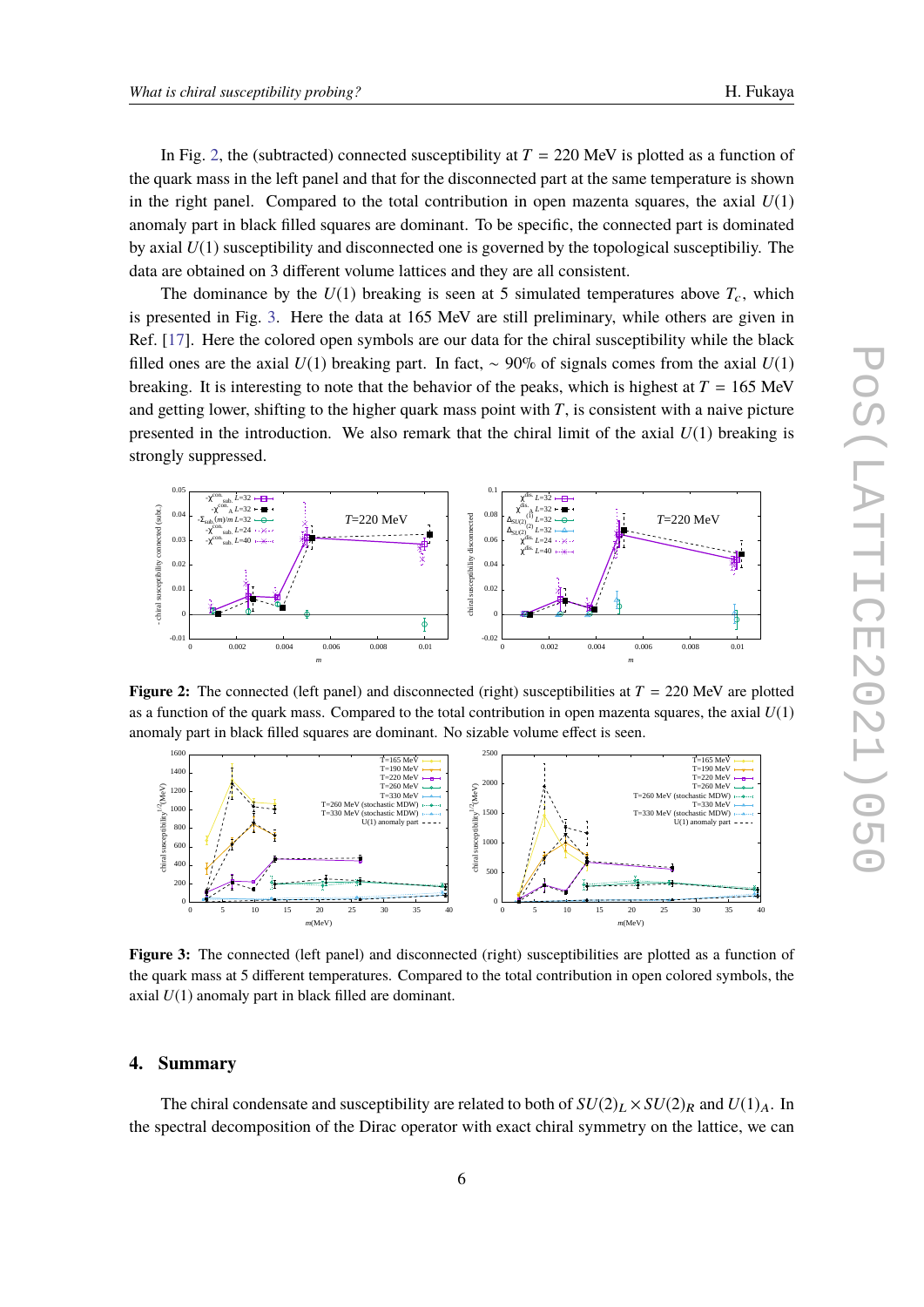separate the purely  $U(1)_A$  breaking effect. We have found that the chiral susceptibility is dominated by the  $U(1)_A$  breaking contribution at  $T \geq T_c$ . Specifically, the connected part is described by the axial  $U(1)$  susceptibility, while the disconnected part is dominated by the topological susceptibility (divided by  $m^2$ ). Our result indicates that the chiral susceptibility is probing the *m* and *T* dependences of the  $U(1)_A$  breaking, rather than that of  $SU(2)_L \times SU(2)_R$ . The axial  $U(1)$  anomaly may play more important role in the QCD phase diagram than expected.

We thank H.-T. Ding, C. Gattringer, L. Glozman, and S. Takeda for useful discussions. We thank P. Boyle for correspondence for starting simulation with Grid and I. Kanamori for helping us on the simulations on K computer with Bridge++. We also thank the members of JLQCD collaboration for their encouragement and support. We thank the Yukawa Institute for Theoretical Physics at Kyoto University. Discussions during the YITP workshop YITP-W-20-08 on "Progress in Particle Physics 2020" were useful to complete this work. Numerical simulations were performed using the QCD software packages Iroiro++ [\[22\]](#page-8-2), Grid [\[23\]](#page-8-3), and Bridge++ [\[24\]](#page-8-4) on IBM System Blue Gene Solution at KEK under a support of its Large Scale Simulation Program (No. 16/17-14) and Oakforest-PACS at JCAHPC under a support of the HPCI System Research Projects (Project IDs: hp170061, hp180061, hp190090, and hp200086), Multidisciplinary Cooperative Research Program in CCS, University of Tsukuba (Project IDs: xg17i032 and xg18i023) and K computer provided by the RIKEN Center for Computational Science. This work is supported in part by the Japanese Grant-in-Aid for Scientific Research (No. JP26247043, JP16H03978, JP18H01216, JP18H03710, JP18H04484, JP18H05236), and by MEXT as Priority Issue on Post-K computer" (Elucidation of the Fundamental Laws and Evolution of the Universe) and by Joint Institute for Computational Fundamental Science (JICFuS).

#### **References**

- <span id="page-6-0"></span>[1] F. Karsch and E. Laermann, "Susceptibilities, the specific heat and a cumulant in two flavor QCD," Phys. Rev. D **50**, 6954-6962 (1994) doi:10.1103/PhysRevD.50.6954 [arXiv:heplat/9406008 [hep-lat]].
- [2] Y. Aoki, G. Endrodi, Z. Fodor, S. D. Katz and K. K. Szabo, "The Order of the quantum chromodynamics transition predicted by the standard model of particle physics," Nature **443**, 675-678 (2006) doi:10.1038/nature05120 [arXiv:hep-lat/0611014 [hep-lat]].
- [3] M. Cheng *et al.*, "The Transition temperature in QCD," Phys. Rev. D **74**, 054507 (2006) doi:10.1103/PhysRevD.74.054507 [arXiv:hep-lat/0608013 [hep-lat]].
- [4] A. Bazavov *et al.* [HotQCD Collaboration], "The chiral and deconfinement aspects of the QCD transition," Phys. Rev. D **85**, 054503 (2012) doi:10.1103/PhysRevD.85.054503 [arXiv:1111.1710 [hep-lat]].
- [5] T. Bhattacharya *et al.* [HotQCD Collaboration], "QCD Phase Transition with Chiral Quarks and Physical Quark Masses," Phys. Rev. Lett. **113**, no.8, 082001 (2014) doi:10.1103/Phys-RevLett.113.082001 [arXiv:1402.5175 [hep-lat]].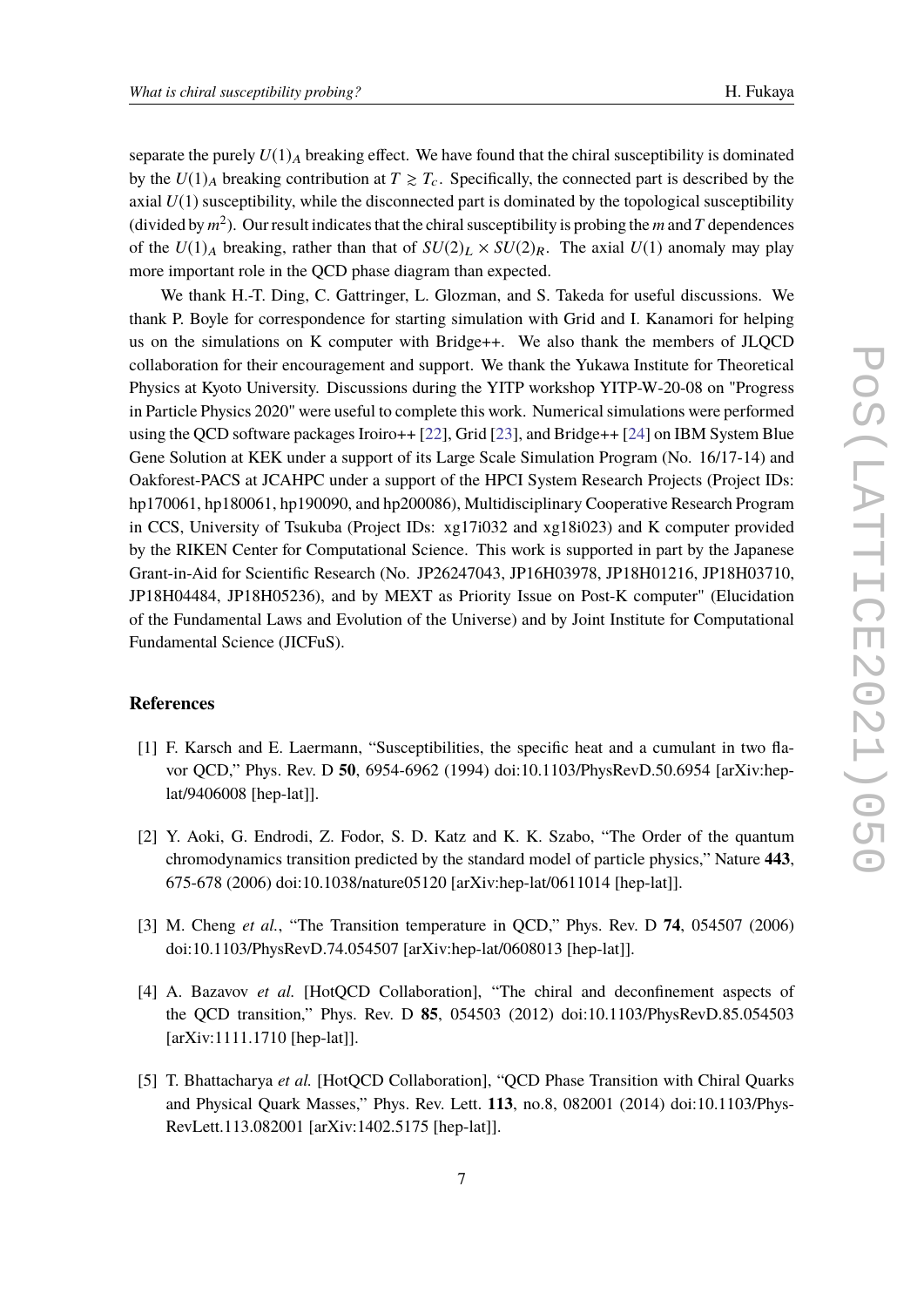- [6] C. Bonati, M. D'Elia, M. Mariti, M. Mesiti, F. Negro and F. Sanfilippo, "Curvature of the chiral pseudocritical line in QCD: Continuum extrapolated results," Phys. Rev. D **92**, no.5, 054503 (2015) doi:10.1103/PhysRevD.92.054503.
- [7] B. B. Brandt, A. Francis, H. B. Meyer, O. Philipsen, D. Robaina and H. Wittig, "On the strength of the  $U_A(1)$  anomaly at the chiral phase transition in  $N_f = 2$  QCD," JHEP 12, 158 (2016) doi:10.1007/JHEP12(2016)158 [arXiv:1608.06882 [hep-lat]].
- [8] Y. Taniguchi *et al.* [WHOT-QCD Collaboration], "Exploring  $N_f = 2+1$  QCD thermodynamics from the gradient flow," Phys. Rev. D **96**, no.1, 014509 (2017) [erratum: Phys. Rev. D **99**, no.5, 059904 (2019)] doi:10.1103/PhysRevD.96.014509 [arXiv:1609.01417 [hep-lat]].
- <span id="page-7-0"></span>[9] H. T. Ding *et al.* [HotQCD Collaboration], "Chiral Phase Transition Temperature in ( 2+1 )- Flavor QCD," Phys. Rev. Lett. **123**, no.6, 062002 (2019) doi:10.1103/PhysRevLett.123.062002 [arXiv:1903.04801 [hep-lat]].
- <span id="page-7-1"></span>[10] C. G. Callan, Jr., R. F. Dashen and D. J. Gross, "Toward a Theory of the Strong Interactions," Phys. Rev. D **17**, 2717 (1978) doi:10.1103/PhysRevD.17.2717
- <span id="page-7-2"></span>[11] D. Diakonov and V. Y. Petrov, "CHIRAL CONDENSATE IN THE INSTANTON VACUUM," Phys. Lett. B **147**, 351-356 (1984) doi:10.1016/0370-2693(84)90132-1
- <span id="page-7-3"></span>[12] R. D. Pisarski and F. Wilczek, "Remarks on the Chiral Phase Transition in Chromodynamics," Phys. Rev. D **29**, 338 (1984) doi:10.1103/PhysRevD.29.338.
- <span id="page-7-4"></span>[13] G. Cossu *et al.* [JLQCD Collaboration], "Violation of chirality of the Möbius domain-wall Dirac operator from the eigenmodes," Phys. Rev. D **93**, no. 3, 034507 (2016) doi:10.1103/Phys-RevD.93.034507 [arXiv:1510.07395 [hep-lat]].
- [14] A. Tomiya *et al.* [JLQCD Collaboration] "Evidence of effective axial U(1) symmetry restoration at high temperature QCD," Phys. Rev. D **96**, no. 3, 034509 (2017) Addendum: [Phys. Rev. D **96**, no. 7, 079902 (2017)] doi:10.1103/PhysRevD.96.034509, 10.1103/Phys-RevD.96.079902 [arXiv:1612.01908 [hep-lat]].
- <span id="page-7-5"></span>[15] S. Aoki *et al.* [JLQCD], "Study of the axial *U*(1) anomaly at high temperature with lattice chiral fermions," Phys. Rev. D **103**, no.7, 074506 (2021) doi:10.1103/PhysRevD.103.074506 [arXiv:2011.01499 [hep-lat]].
- <span id="page-7-6"></span>[16] H. Neuberger, "Exactly massless quarks on the lattice," Phys. Lett. B **417**, 141 (1998) doi:10.1016/S0370-2693(97)01368-3 [hep-lat/9707022].
- <span id="page-7-7"></span>[17] S. Aoki *et al.* [JLQCD collaboration], "Role of axial U(1) anomaly in chiral susceptibility of QCD at high temperature," [arXiv:2103.05954 [hep-lat]].
- <span id="page-7-8"></span>[18] S. Aoki, H. Fukaya and Y. Taniguchi, "Chiral symmetry restoration, eigenvalue density of Dirac operator and axial U(1) anomaly at finite temperature," Phys. Rev. D **86**, 114512 (2012) doi:10.1103/PhysRevD.86.114512 [arXiv:1209.2061 [hep-lat]].